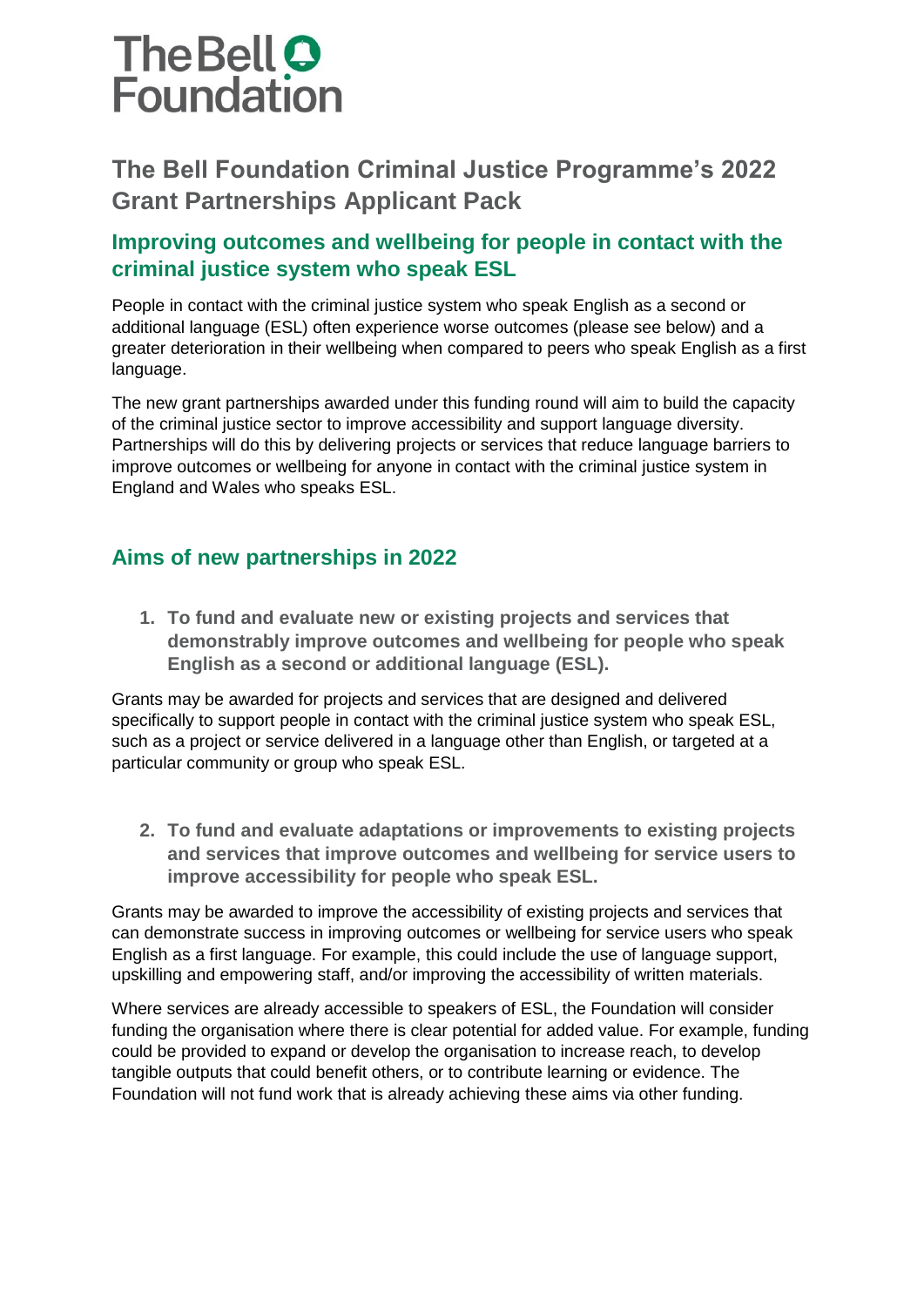**3. To evaluate services and gather evidence to improve understanding of 'what works' in justice and rehabilitation for people who speak ESL.**

All funded organisations will be supported by an independent evaluator to introduce a number of impact measurements to the project or service, and will be required to collect the relevant data (with support from The Bell Foundation and/or an independent evaluator). The Foundation anticipates that these will aim to measure and understand:

For services with beneficiaries who may speak ESL or English as a first language:

- 1. Does the service improve outcomes in justice or rehabilitation and/or improve wellbeing for service users who speak ESL?
- 2. What characteristics of the service cause the service to be successful/unsuccessful in improving outcomes/wellbeing for service users who speak ESL?
- 3. Does the service achieve equal outcomes for service users who speak ESL and those who speak English as a first language?
- 4. What characteristics of the service lead to equal/unequal outcomes for service users who speak ESL and those who speak English as a first language?

For services specifically for beneficiaries who speak ESL:

- 1. Does the service improve outcomes in justice or rehabilitation and/or improve wellbeing for service users?
- 2. What characteristics of the service mean that the service is/is not successful in improving outcomes/wellbeing for service users?

This evidence will be collected both to strengthen the funded organisation's own evidence base, and to add to The Bell Foundation's evidence base on which the Criminal Justice Programme's work is based.

### **What is meant by 'outcomes' and 'wellbeing'?**

'Outcomes' can be defined as any positive change as a consequence of engagement with the project or service, such as in rehabilitation or resettlement, education or employment, personal or relational.

- When working with victims of crime: this could include being supported to engage in the process of seeking justice, or being supported to overcome related challenges such as accessing housing, benefits, or other support after surviving abuse.
- When working with people in prison or on probation: this could include any positive change that contributes to reduced reoffending or improved resettlement outcomes, such as education, employment, personal development, or resettlement support.
- When working with individuals 'at risk' of contact with the criminal justice system: this could include any positive change that reduces the likelihood of offending, such as education, awareness, or personal development.

Wellbeing can refer to improved physical or mental health, reduced stress or anxiety, positive personal development, or another change or improvement to an individual's life.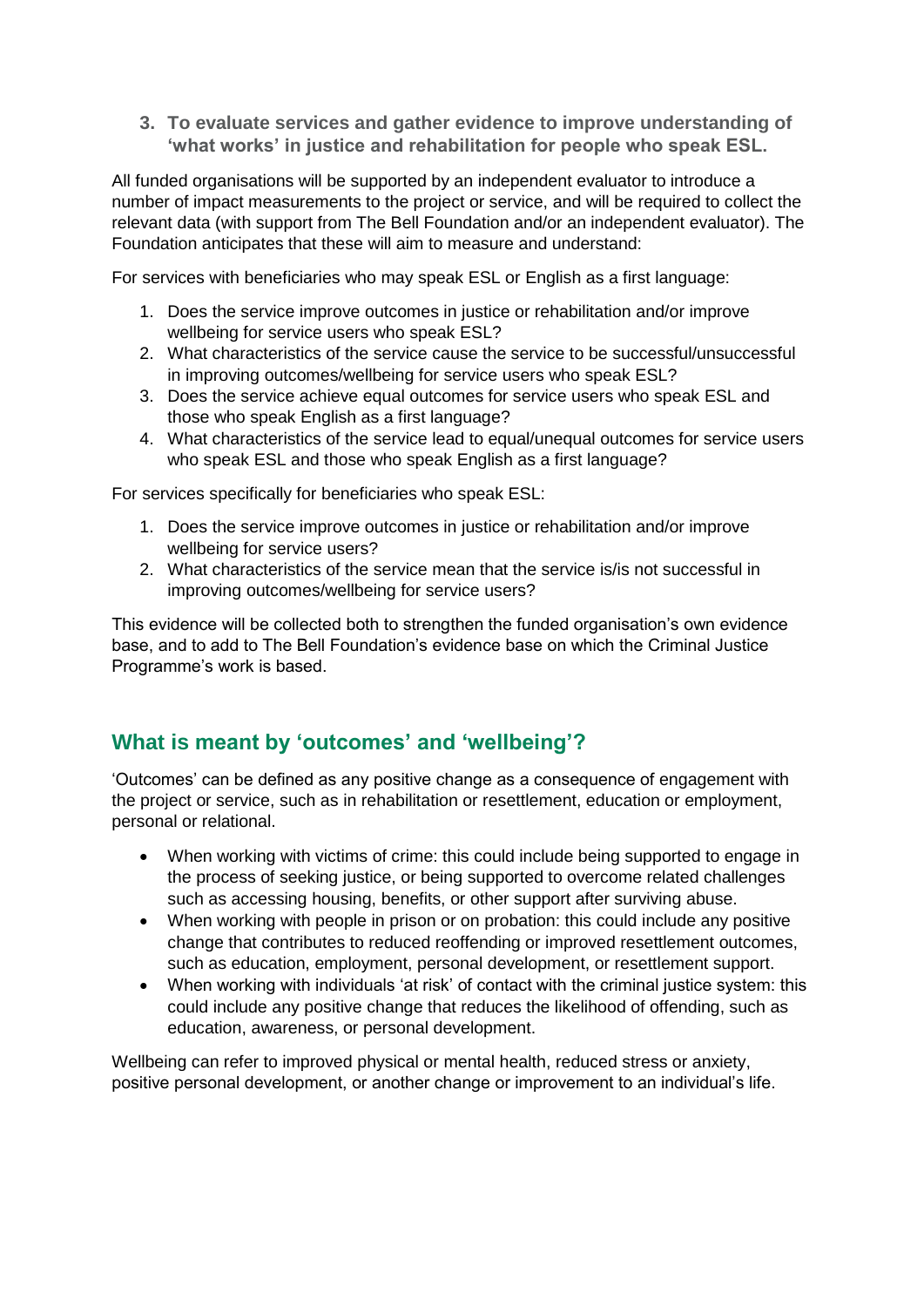# **What may be funded?**

Funded projects or services could include anything that seeks to reduce or overcome language barriers, for example by:

- Addressing the monolingualism of services by making adaptations where appropriate. For example, the provision of interpreters to allow engagement with an intervention, or by delivering a service or intervention in a language other than English to serve a particular community.
- Empowering staff/volunteers in the criminal justice sector to better support language diversity. For example, through decreased caseloads to allow adequate time to support speakers of ESL, training to improve communication with speakers of ESL, or enabling them to use their own ability to speak languages other than English to directly support speakers of ESL.
- Improving the accessibility of a service by increasing staff and/or volunteers' understanding of the level of English language proficiency required to participate effectively, and taking the time to properly assess and support those who might otherwise be excluded.
- Improving the accessibility of a service by conducting an accessibility audit of all written materials and web-based content related to the service, and introducing translated, easy read or pictorial communications wherever possible.
- Upskilling staff to improve communication with service users who speak ESL, or to improve awareness and understanding of the role of language support services.
- Working with communities or cultural groups to understand and overcome language and cultural barriers to engagement.
- Overcoming a lack of access to high quality professional language support.
- Improving data collection and sharing between agencies or referring service providers regarding individuals' language needs.
- Supporting service users who speak ESL and whose rights and entitlements to language support, and equal justice and rehabilitation, have not been upheld.
- Harnessing peer support.

This list is not exhaustive and any project or service that align with the aims above will be considered.

**Use of evidence, and pilot projects**

Both established projects and services and new projects and services will be considered for funding. Established projects will be expected to demonstrate how their work can overcome the language or cultural barriers demonstrated in [the evidence base.](https://www.bell-foundation.org.uk/criminal-justice-programme/research/language-barriers-in-the-criminal-justice-system/) Pilot projects will be expected to demonstrate a hypothesis that is grounded in the evidence base.

# **Eligibility criteria**

- Applicants must be a registered charity or Charitable Incorporated Organisation (CIO).
- Beneficiaries must be 'in contact with' the criminal justice system, or at risk of contact with the criminal justice system. This includes, but is not limited to, anyone who:
	- $\circ$  has been the victim of a crime, whether or not they are currently, or have ever been, engaged in a criminal proceeding;
	- o has been witness to a crime;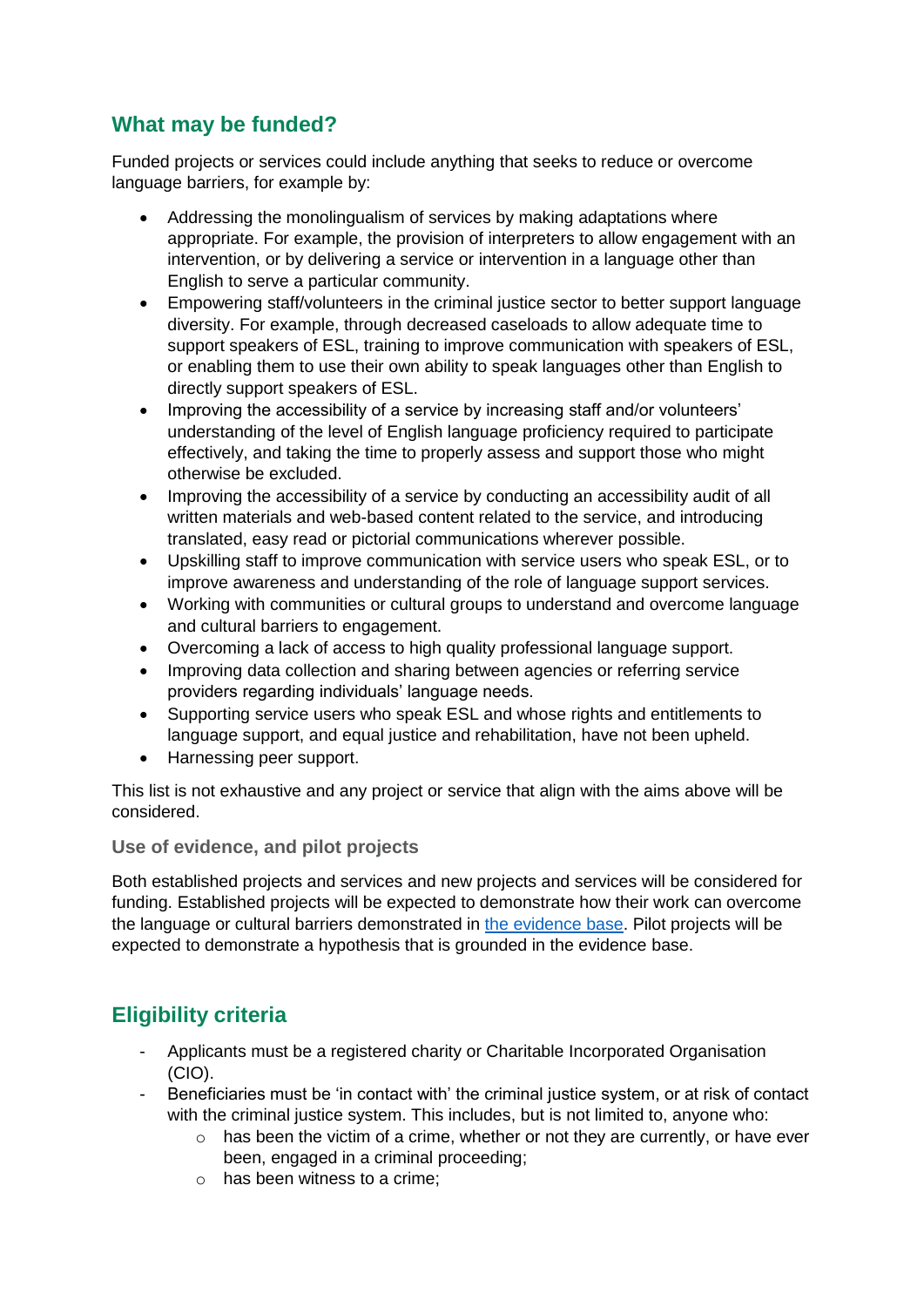- o has been arrested, detained, tried, or imprisoned;
- $\circ$  is serving under licence in the community;
- $\circ$  is defined to be from an 'at risk' group:
- o or is the family member of any of the above.
- End beneficiaries must be in England or Wales.
- Grants will not be awarded for capital costs such as building work, renovations, or equipment, or for the day-to-day running costs of charitable activities with the exception of capacity-building activities.

**Expressions of Interest are particularly welcome from organisations:**

- Whose leadership speak ESL.
- Whose leadership are from communities experiencing racial inequity.
- Whose leadership have lived experience of the criminal justice system or are from the communities the organisation exists to support.
- Whose leadership have other protected characteristics as defined by the Equality Act 2010.
- Who are based and operate outside London.

### **Length and sustainability**

Proposals will be considered for projects of up to 2-3 years, with funding usually considered and approved on an annual basis. Funding for shorter periods will also be considered, such as to fund a short evaluation of an established project.

The Bell Foundation encourages partners to consider the potential longevity and sustainability of any funded work. From an early stage the Foundation will engage partners in discussions about the long-term plans for the funded work, how it will be funded beyond the length of the Foundation's grant, or how the work will be embedded into an organisation's core service offer to ensure the continuity of the service in the long term.

### **Working in partnership**

The Bell Foundation is a collaborative partner. As well as funding the Foundation also offers:

- Membership of The Bell Foundation's Criminal Justice Partners Network, with quarterly networking meetings and other opportunities to share best practice for working with speakers of ESL in the sector.
- Opportunities for collaborative advocacy/policy work.
- Free Language Awareness Training from The Bell Foundation, as well as other adhoc training opportunities through the Partners Network.
- Feedback, advice, and review of materials from The Bell Foundation's expert training and resources team.
- Support on the development and implementation of an impact measurement framework from an independent evaluator.